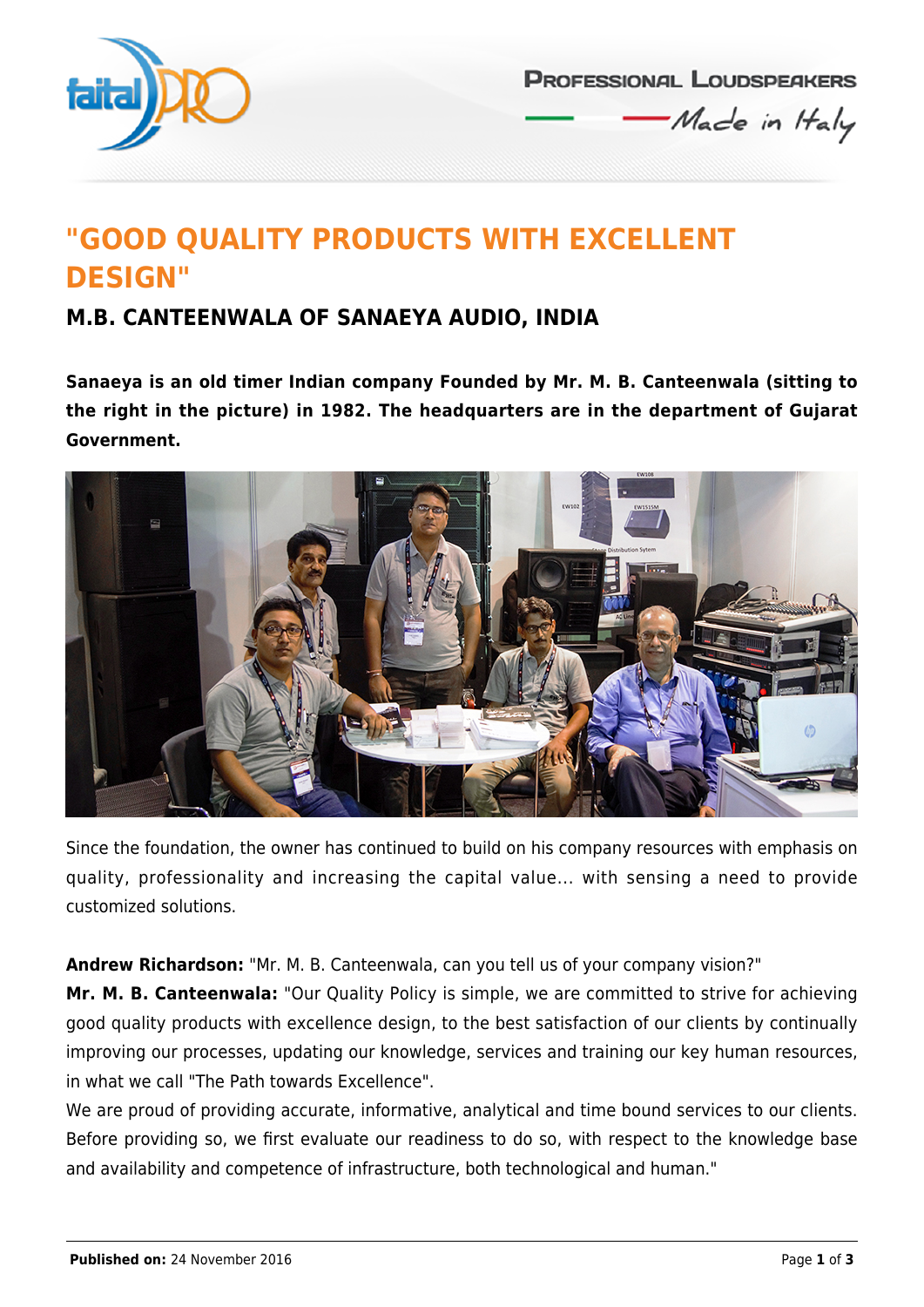

## **PROFESSIONAL LOUDSPEAKERS**

Made in Haly

**A.R.:** "And your main areas of business and company pros are ..."

**Mr. M. B. Canteenwala:** "Sanaeya springs from my expertise as a sound engineer in the audio markets striving to offer benchmark services to customers. To do so we are continuously upgrading and improving our team and systems to grab the challenges and to achieve success.

Presently, besides being dealer for Harman Professionals, we are providing audio visual sales and services mostly for multiplex cinemas and professional sound systems, and acoustic consultancy for auditoriums and sound systems.

We also are appreciated in the field of manufacturing professional projection and sound systems with our own design."

A.R.: "And it is exactly in this last field you encountered Italian professional loudspeakers manufacturer FaitalPRO."

**Mr. M. B. Canteenwala:** "Our methodology and approach includes client mapping like understanding the client's existing activities and future plans, organization structure, expansion plans, perpendicular integrations and staff needs. So our aims are for providing high standard services to clients. That is why we started using FaitalPRO professional loudspeakers, because we gradually developed a good reputation in the market and we need to keep on providing good quality systems and after sales services."

**A.R.:** "What kind of sound systems are you specialized in?"

**Mr. M. B. Canteenwala:** "We are manufacturing different kind of speakers systems like Vented Enclosures, Hybrid Enclosures, Array Systems, Stage Monitors, T – Bins, Scoops Enclosures. And since we started using FaitalPRO loudspeakers only recently, these excellent components are -at the moment- used in our two-way line arrays systems, 10", 12" and 18" with HF compression drivers."

**A.R:** "How is the business landscape in your territory, and client base?"

**Mr. M. B. Canteenwala:** "Our market is conscious for good price and we need to produce a high quality to cost ratio; besides our cabinets must provide a good and sturdy design. So we finally got to FaitaPRO since we have found so far a better price, excellent quality and a very fast support regarding any product. Made in Italy is also a plus for our customers and that is why we will keep on "experimenting" with additional models and products from FaitalPRO."

**A.R.:** "What is the overall impression and comments from your clients since making the change